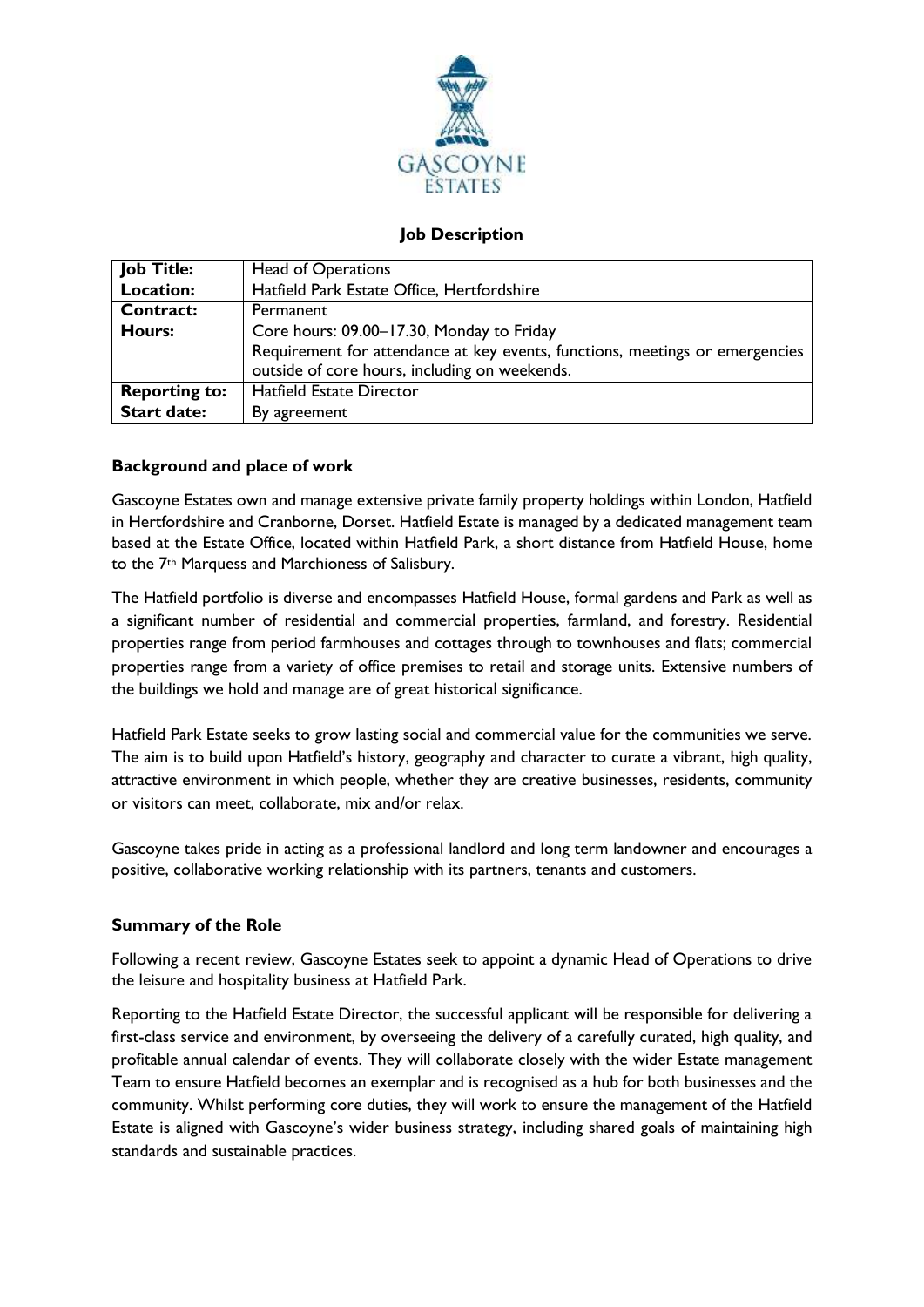The Head of Operations will manage a small team, which holds responsibility for the corporate and hospitality venues, events, filming, seasonal visitors, as well as the year-round care and conservation of Hatfield House, Hatfield Park and a diverse range of heritage assets.

The current annual turnover for this part of the business is £2.25m, with revenues from the following areas:

- Stable Yard Home to a restaurant, events space and a variety of independent retailers, our aim is to develop the offering and enhance the appeal, allowing Stable Yard to serve increasingly as a vibrant hub for Hatfield Park and Old Hatfield communities.
- Events We host a wide range of events, ranging in size, with a goal to further grow this business in a manner which aligns with the Hatfield Park brand.
- House, Park & Garden The Park and formal gardens are open to the public seasonally, from Easter until October, whilst Hatfield House is open from June to August. There is a growing desire to move away from traditional visitor offerings towards more exclusive, quality experiences.
- Catering partnership Restaurant Associates (RA), a division of Compass Group, is our catering partner and oversees the Coach House restaurant, The Riding School conference and events venue, and The Old Palace. Hatfield House earns a percentage based upon turnover from these areas. This is an important revenue line and a critical relationship to manage.
- Film locations Filming represents a major opportunity to increase revenue, but a strategic approach is needed to improve the consistency and reliability of this revenue stream whilst managing the disruption and impact upon Hatfield Park.
- Archives & digitisation Hatfield House safeguards documents and collections of local, national and international significance. These require careful management to harness future revenue opportunities (e.g. click per view), assist other areas of the business and deliver educational programmes.

Whilst major change has occurred in recent years, further opportunities exist to further the capacity and effectiveness of the current offering, delivering significantly enhanced quality, reputation and with that increased revenue.

# **Objectives, duties and responsibilities**

The Head of Operations' overall aim is to maximise income, from a perspective of high quality and reputation. They will evolve present operations and propose new ways of working, reducing pressure on heritage assets and using other parts of the estate more creatively to drive revenue.

- Review and streamline the operating structure and processes to achieve greater efficiency, commerciality, and increased energy and purpose within the team.
- Identify revenue-generating opportunities and ways to increase effectiveness; set the strategy and revise future business plans.
- Working and communicating closely with the catering partner, and encouraging the team to improve reputation, increase quality, grow reputation and maximise revenue from the Coach House, weddings, corporate conferences and private celebrations.
- Working closely with the Estate Director and Head of Property evolving a strategy for Stable Yard which ensures an attractive, high quality, vibrant hub year-round.
- Evolving the strategy for filming to increase consistency of revenue, reputation and profile.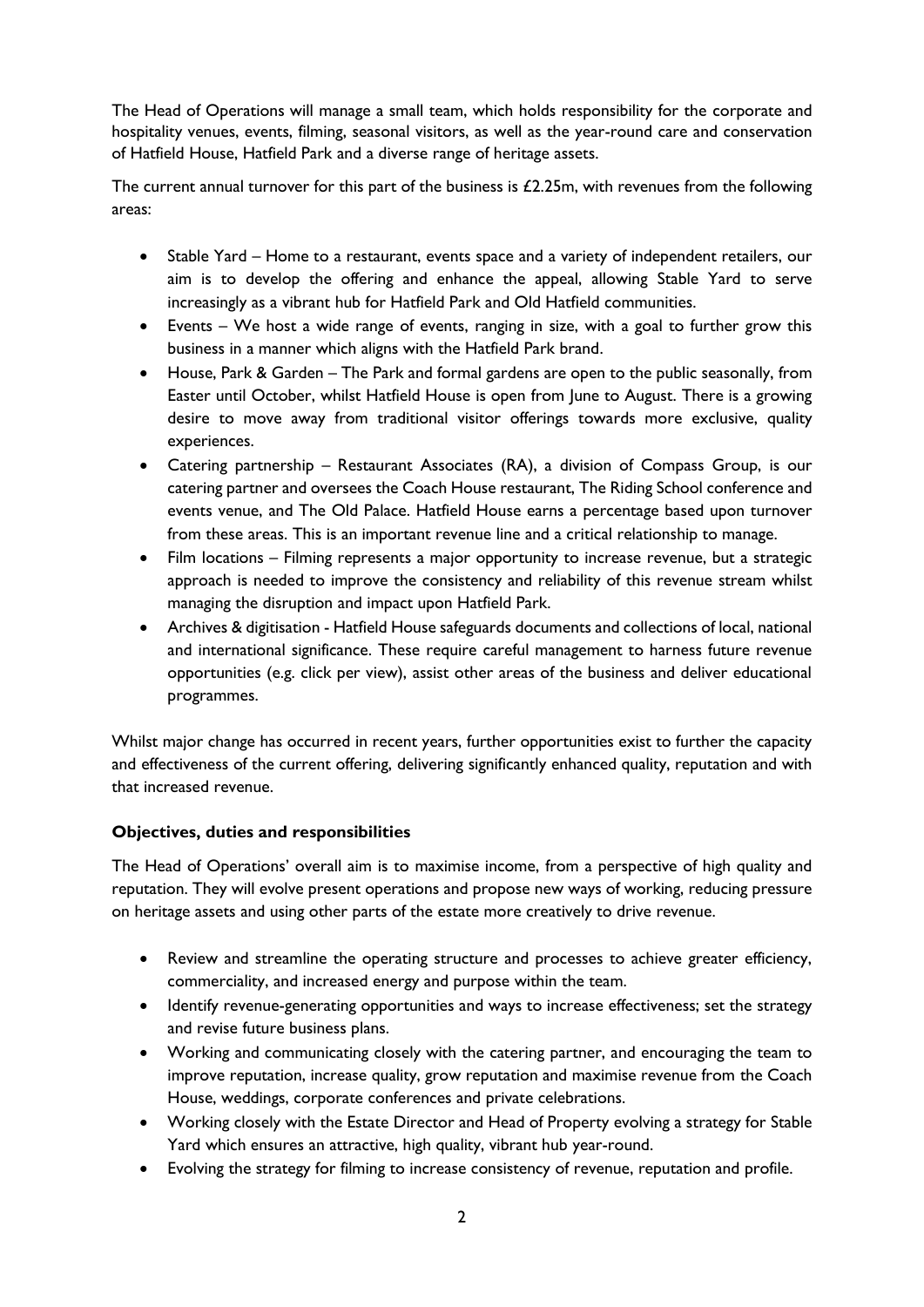- Ensure appropriate forward planning to allow the potential benefits of the estate's marketing and social media strategy to be maximised.
- Oversee, and where appropriate attend, significant events taking place on the grounds or within Hatfield House.
- Work and collaborate closely with the other areas of the business to ensure clear and timely communication about initiatives, projects, and opportunities.

### **Essential Skills and Attributes:**

- Committed to high standards of service and presentation, with a proven track record of developing a relevant business strategy for a high-quality environment and which demonstrates a clear understanding of both commercial and place-making principles.
- Demonstrable experience of preparing, establishing and delivering on plans and structures to execute change and improvement strategies.
- A keen eye for detail, striving for exceptional standards, with an absolute focus on the customer experience whilst achieving commercial targets.
- Innovative and enthusiastic, able to think creatively about opportunities and maximise available resources, and to plan and work collaboratively in order to achieve these, engaging a team and stakeholders along the way.
- Strength of character and a level of gravitas that will enable them to challenge and influence.
- Capable of working under pressure, managing and prioritising heavy workloads.
- Diplomatic, patient and emotionally intelligent, can work and communicate effectively with individuals at all levels within an organisation.
- An appropriate ambassador of the Estate.

You will have experience of:

- Day to day management of operations and delivery of specific projects in line with agreed policies
- Appointment and direction of contractors
- Procurement, ordering and purchasing
- Budgetary and performance analysis
- An understanding and appreciation of historic environments and placemaking.
- Liaising at a senior level to continue to develop policies and strategies.
- Management of Health & Safety and an up-to-date knowledge of relevant legislation including Workplace regulations, CDM and COSHH
- Proficient in MS Office, common IT platforms and with strong skills in numeracy and written English.
- The ability to work independently in a professional business environment.
- You will have a clean UK Driving License.

An excellent salary, benefits and working environment is offered for the right individual.